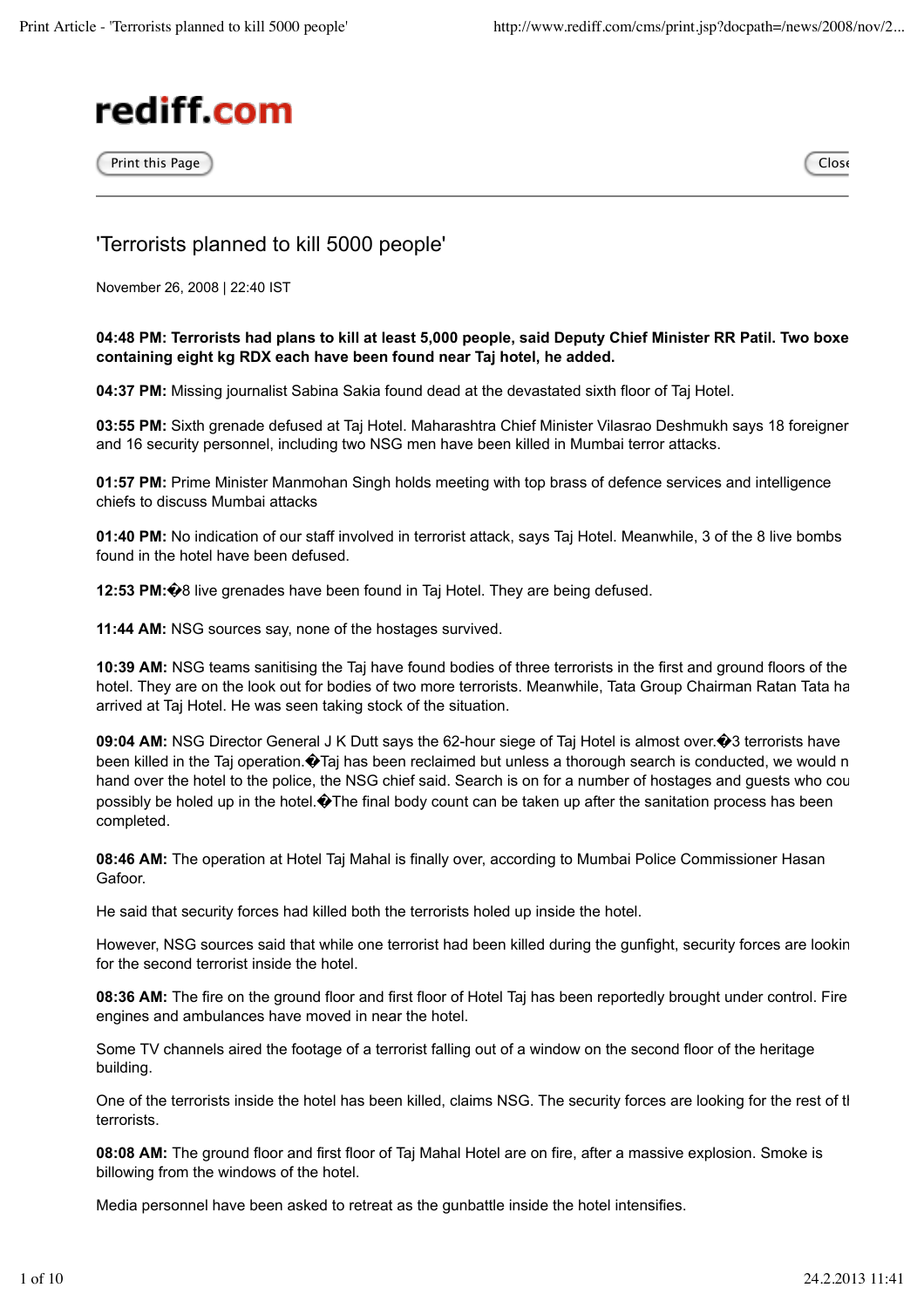**07:35 AM:** Loud explosions and sounds of heavy gunfire can be heard from inside Hotel Taj Mahal.

Unconfirmed reports suggest that the NSG men have managed to corner the terrorists on the first floor.

Security agencies say that this is the final part of the operation and it is only a matter of time before the hotel is cleared up.

**06:00 AM:** Snipers have taken position at Hotel Taj, as security forces launched the final assault to flush out the three terrorists holed up inside the heritage building.

04:12 AM: The gunfight between security forces and terrorists has resumed on the first floor of the Taj Mahal Hot

**03:14 AM:** There has been a long lull in the firing inside Hotel Taj Mahal. NSG sources say that the operation ma continue till the wee hours of the morning.

Two to three terrorists may be holed up inside the hotel, according to a senior NSG official.

**11:42 PM:** The operation at the Taj Hotel, which continues to be under siege, has intensified. Twenty NSG commandos have reportedly entered the hotel for the final assault.

**10:17 PM:** The operation at Nariman House is finally over, according to the NSG. Five hostages and two terrorist have been found dead inside the building.

**08:16 PM:** An army man at Nariman House informed that all the terrorists have been killed and all the hostages are feared dead. But the security forces are not sure about the death toll, and the operation is not officially over. They commandos are yet to clear the third floor.

**07:05 PM:** $\hat{\mathbf{\Phi}}$ Five people at the Nariman House $\hat{\mathbf{\Phi}}$ had been killed by terrorists, confirmed NSG. The third floor is y to be captured. Meanwhile, three officials from the US consulate  $\hat{\mathbf{\bullet}}$  are on the spot to take stock of the situation.����

**06:40PM:** The commandos have blown out a window on the fourth floor of Nariman House and have blasted huge hole through the wall on the first floor. The operation has now really intensified. Through the punched-out hole in the wall, one can see the commandos moving down the stairs from 4th floor onwards.

**04:54 PM:** $\circledast$  Heavy firing is on at the second floor of Taj Mahal hotel. The firing is going on in a corner room, faci the Gateway of India. It is learnt that $\hat{\mathbf{\Theta}}$ a foreign journalist was hit in the knee while a bystander, outside the hotel was shot in the back. Reports say the bullets may have ricocheted during the cross-fire. The media has been asked to move back as precaution.

**04:50 PM:**  $\odot$  Commandos in Nariman House have been systematically attacking floors. A rocket-propelled grena went off with a big bang and flash. For a while, there was fire on the other side of the building. Commandos are c the roof. They are also firing from the outside.

**04:30 PM:** Terrorists holed up inside the Nariman House are exchanging fire with NSG Commandos. The commandos are receiving fire from the ground floor and second floor of the building.

**04:22 PM:** Fifteen policemen and two NSG personnel have lost their lives in anti-terror operations, says Maharashtra Deputy Chief Minister R R Patil.

04:07 PM: NSG officer Major Sandeep Unnikrishnan $\hat{\mathbf{\circ}}$ shot dead $\hat{\mathbf{\circ}}$ in operation against terrorists at Taj hotel in Mumbai.

**04:00 PM:** Actor Ashish Chowdhury's sister, who was among those trapped in the Trident Hotel standoff, dies in the hotel.

**03:37 PM:** Multiple grenade blasts at Taj Hotel. One terrorist is being engaged by NSG commandos at the Hotel, says Police Commissioner Hassan Gafoor.

**03:05 PM:**�Prime Minister Manmohan Singh asks his Pakistani counterpart Yousuf Raza Gilani to send ISI chief to Delhi to share information on Mumbai terror attacks, says Gilani's spokesman.

**03:04 PM:** Huge explosion rocks Taj Hotel. Prior to this, constant exchange of fire�was going on. Unconfirmed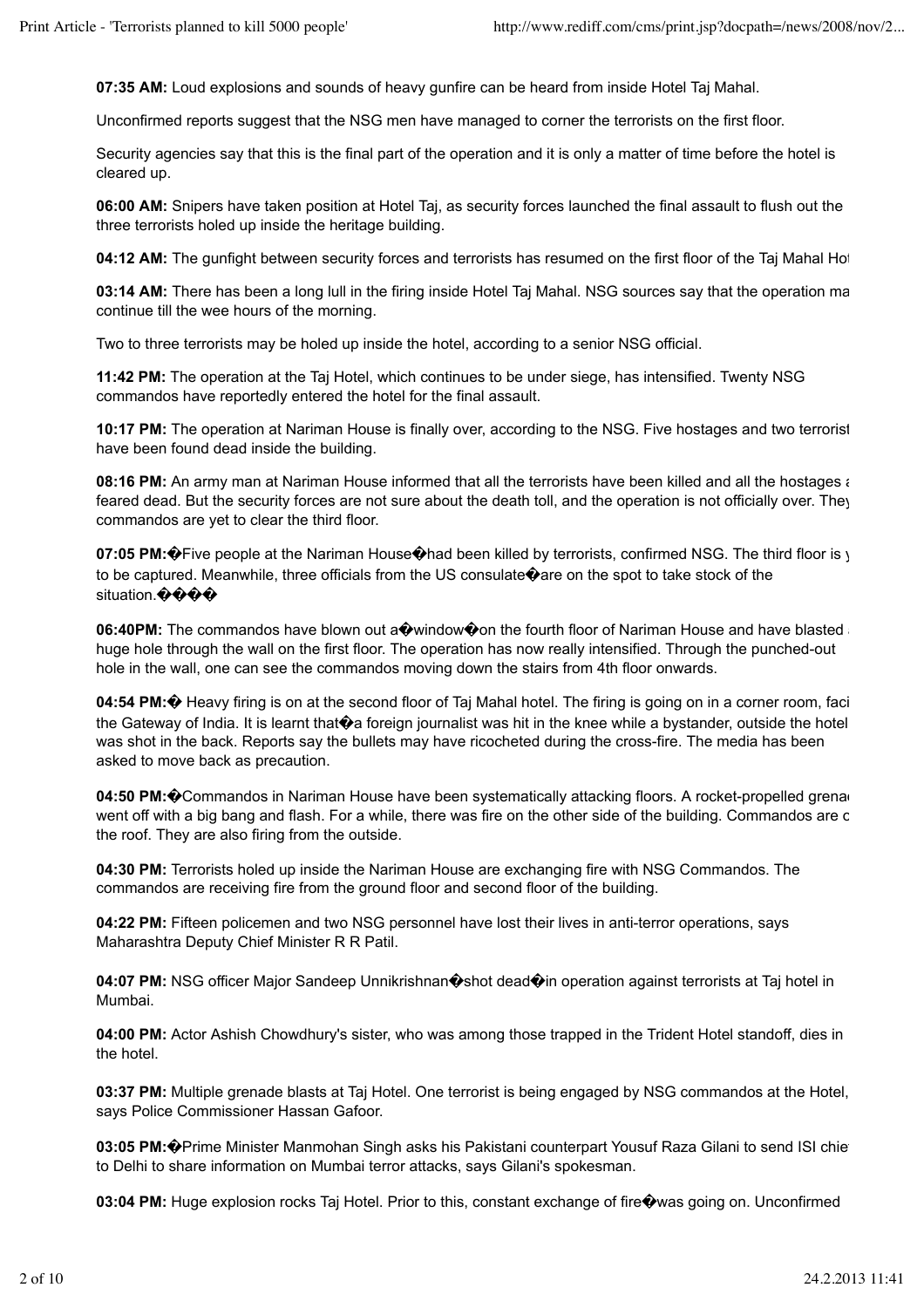reports said a person was rescued and taken in an ambulance from the hotel lobby.

**02:25 PM:** NSG Commandos make progress in flushing out terrorists at Nariman House. They have cleared 4th and 5th floors of the building. They are scaling down the outside wall to reach to terrorists holed up in the 3rd floc

02:30 PM: Trident Hotel has been cleared. $\bullet$ Two terrorists have been killed and all quests have been rescued, says NSG official. Two AK-47 rifles, one pistol and few unexploded grenades seized.

**01:45 PM:** Television black out in may parts of the metropolis.

**01:18 PM:** The railway authorities on Friday denied that there was any new incident of firing at the Chatrapathi Shivaji railway terminus in Mumbai. <sup>1</sup>There was no firing at Chatrapathi Shivaji Terminus. The reports of firing a CST are nothing but rumours," Commissioner (Railway Safety) A K Sharma told reporters. Sources said a metal detector fell at the entrance with a huge thud causing the panic.

**01:04 PM:** Fourth and fifth floors of Nariman House cleared, military sources said, adding that one terrorist may l holed up on the third floor.

01:00 PM: Terrorist attacks show Al-Qaeda links, IB sources said, adding, that the links would not just stretch up pak, but will go beyond

**12:57 PM:** Reinforcements brought to Taj Hotel. Terrorists were aware of Taj layout, say Marine Commandos. The terrorists had AK series rifle. What made MARCOS' progress difficult was the presence of many guests. Plastic explosives and 8 credit cards were recovered from the terrorists' possession. All recovered items have been handed over to the police. The marines have recovered 30 bodies from one of the halls of the hotel. Close to 200 guests were held hostage in one of the halls. A Mauritius national ID card recovered from one terrorist's bag. Currency worth \$1,200 was recovered from terrorists.

## **12:55 PM: Trident Hotel is 'totally clear' and the Oberoi section is 'almost clear', says Vilasrao Deshmukh.**

**11:48 AM:** Heavy gunfire and grenade explosions have been reported from the Taj Hotel. Media has been asked stop broadcast for it is believed that terrorists holed up inside are getting access to the security forces' movemen

**11:29 AM:** About 8 to 9 commandos have entered Prem Bhawan, near Nariman House, with two cartons of supplies. Heavy gunfire has resumed.

**11:00 AM:** Army Commander LT Gen N Thamburaj says the new Taj Hotel building has been totally sanitised and handed over to the police. One confirmed terrorist left in the old Taj building. He says the terrorist has knocked ou the lights in two floors and is on the move constantly. The NSG has established contact with this terrorist. The army is confident that operations at the old Taj Hotel building will come to an end in a couple of hours.

10:39 AM: About 30 hostages, mostly foreigners, have been rescued from Trident Hotel. They are  $\hat{\mathbf{\Phi}}$ being escort to a bus stationed near the Air India building.

10:00 AM: Gujarat Chief Minister Narendra Modi addresses media persons $\diamond$ outside the $\diamond$ Triden Hotel. He said his government would give Rs one crore to the Maharashtra government to be dispersed to the kin of the deceased in the multiple terror attacks in Mumbai.

**09:15 AM:** Gun battle is still on at Taj Hotel. Two terrorists with 25 hostages are believed to be still holed up insid the hotel.

**08:36 AM:** A helicopter has been seen circling the Trident Hotel. It is believed that Commandos may be pushing for a final assault on terrorists holed up inside the hotel.

**08:25 AM:** Another grenade blast heard on the fourth floor of Nariman House. NSG commando injured in gunbattle.

**08:20 AM:** Heavy gunfire can be heard from Nariman House. Ambulances have beeen positioned closer to the building. Fire brigade personnel are present on the scene too.

**08:11 AM:** Helicopters make Nariman House look like a war zone. Routes have been cleared for ambulances.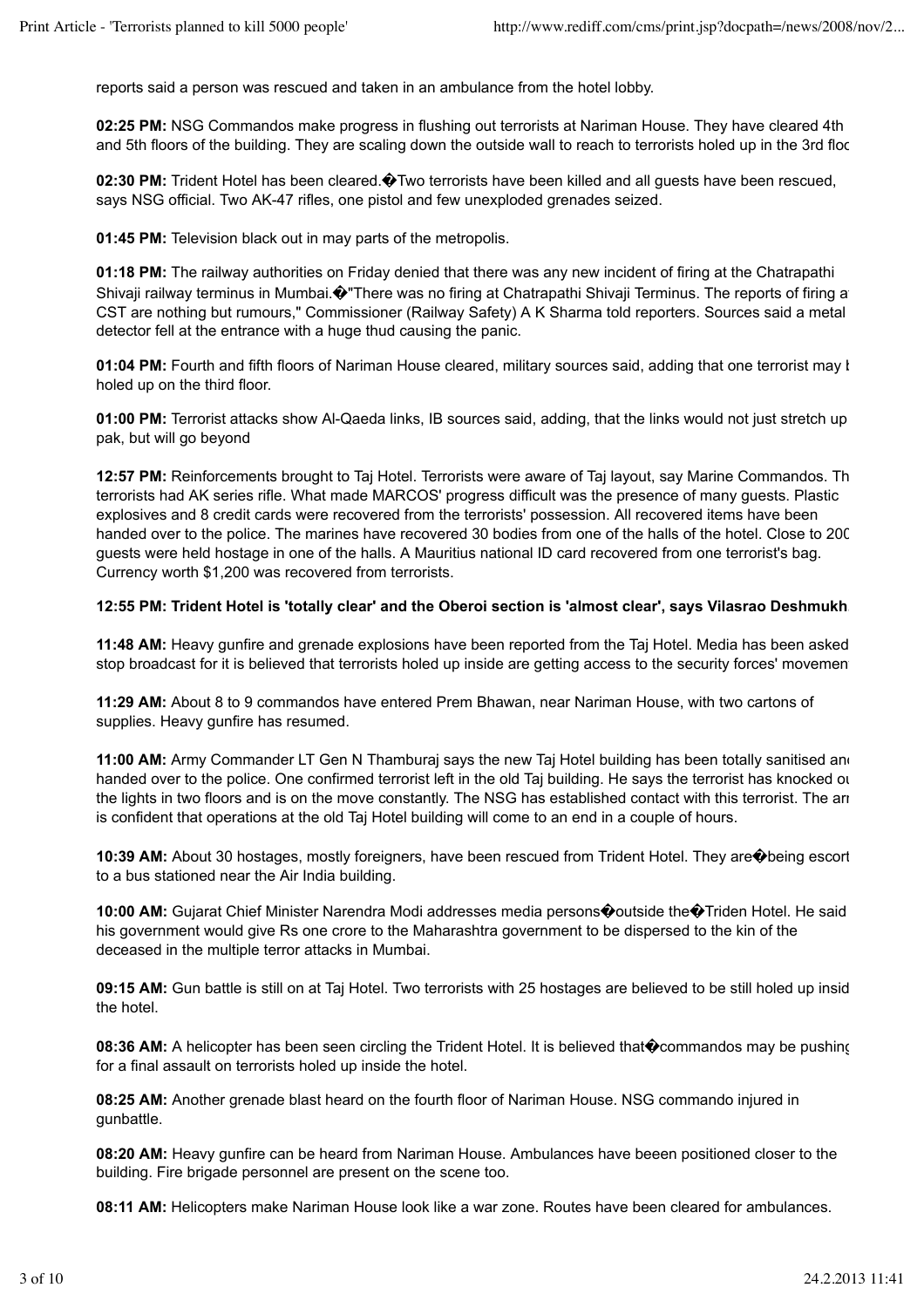**08:10 AM:** Five commandos have landed in choppers atop Nariman house, and opened fire. Two to three terroristy are believed to be holed up in the building.

Sources say that a man can be seen on the seventh floor of the Oberoi wing of Hotel Trident. He can be seen talking on his mobile phone and dropping something from the balcony. Army men, who have surrounded the hotel have moved in.

One NSG commando has been seriously injured in Taj Hotel, informed Mumbai Police Commissioner Hassan Gafoor.

**07:48 AM:** Another explosion has reportedly taken place at Nariman House.

The area near Hotel Trident is bustling with activity. Four trucks with over 50 NSG commandos have left the hotel complex.

Speakers are being mounted near Air India building, and the names of the victims killed in Hotel Trident would be announced soon. Relatives of both hostages and victims have started gathering near Hotel Trident.

**05:10 AM:** Civilians are still trapped inside Hotel Taj, according to the latest reports. However, the number of civilians is not yet known.

Things have quietened down at the Hotel Taj, Hotel Trident and Nariman House. Sources say that the offensive t security personnel has been halted for the time being and will be resumed in the morning.

**03:15 AM:** Two explosions have taken place at Nariman House. Three terrorists are suspected to be hiding insid the building.

The power supply to Nariman House has been cut off.

**02:04 AM:** Six to eight men of the Anti-Terrorist Squad, wearing bullet-proof vests, have entered Hotel Trident fro the side of the Air India building. Personnel from the Army, NSG and RAF have already entered the hotel.

Only one terrorist is still holed up at the Taj Hotel, claim NSG sources.

**12:52 AM:** Fresh firing has erupted at Taj Mahal Hotel, where the terrorists and the security personnel exchange three rounds of gunfire in the last 15 minutes.

All the buildings near Nariman House are being evacuated. The residents of nearby buildings are being evacuate by the police and RAF personnel.

**12:11 AM:** Security personnel and terrorists have reportedly started exchanging gunfire at the Nariman House. Seven hostages have been rescued from the building.

Firing has resumed at Taj Mahal Hotel, according to reports.

**11: 37 PM:** Residents staying in buildings near the Nariman House have been asked to evacuate. Some membe of the local Shiv Sena unit have also reached the spot.

**10:55 PM:** NSG personnel have taken positions outside Hotel Trident in Nariman Point, on the road between NCPA and the hotel.

An army truck with over 20 commandos has stationed itself near Hotel Trident.

Low-intensity gunshots can also be heard from inside the hotel.

Prime Minister Manmohan Singh has rushed to Mumbai and is visiting the injured victims at JJ Hospital.

**10:24 PM:** The death toll in the Mumbai terror attacks has reportedly crossed 125.

Another explosion has taken place in the first floor of the old building of the Taj Hotel and several rounds of gunfir have been heard.

Columns of Army personnel are marching into Hotel Trident.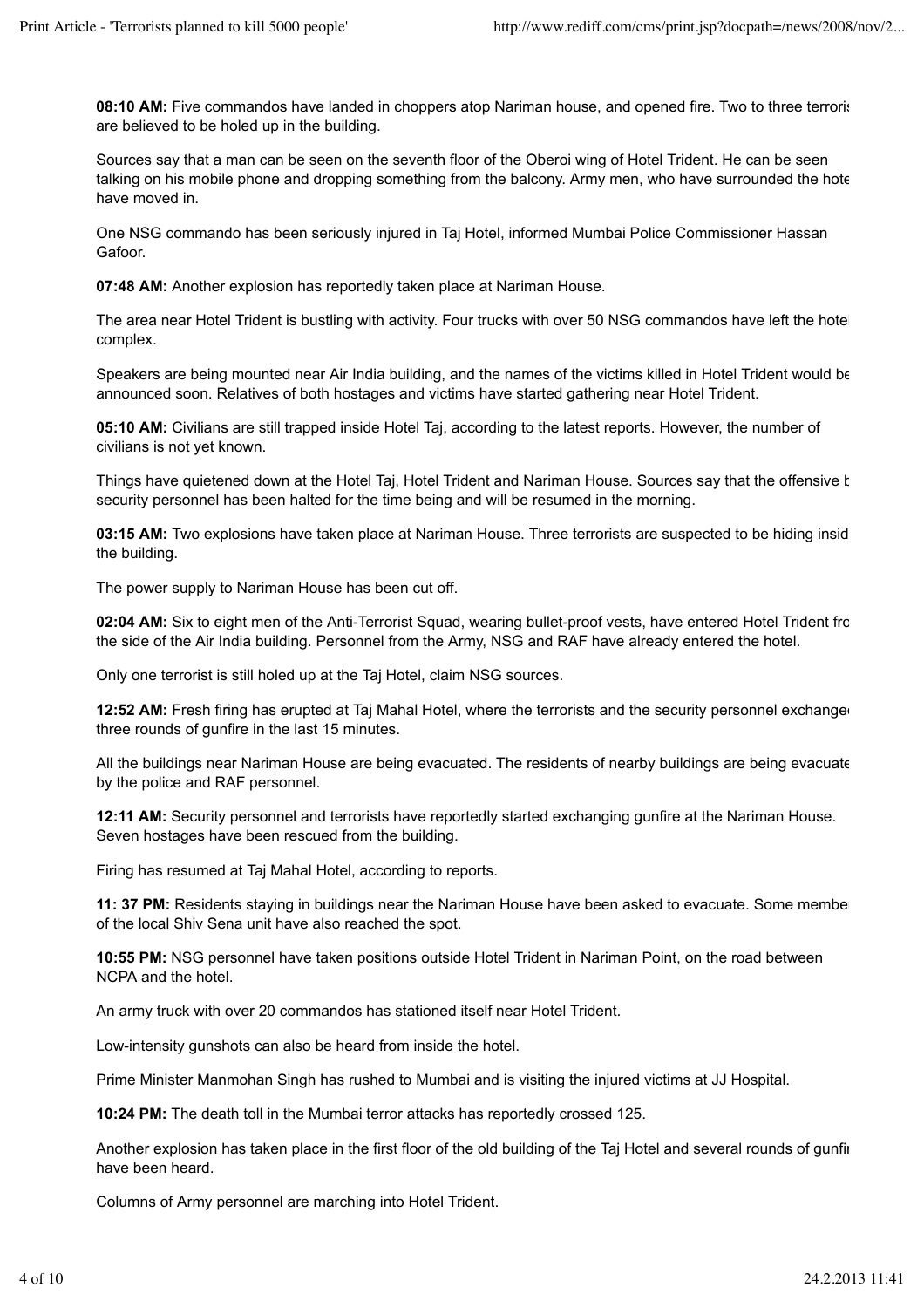Military personnel have taken positions around the hotel

**09:42 PM:** Firing has started again at Trident Hotel, after a lull of 30 minutes.

A senior official from the Israeli Consulate has arrived at the Nariman House, where two Israeli families are being held hostage. However, he refuses to divulge much information about the hostage situation.

The authorities say that the situation at Nariman House will be tackled only after the hostage crises in Hotel Tride and Taj Hotel come under control.

**09:10 PM:** Five more foreigners have been evacuated from Hotel Trident.

The operation at Hotel Taj is reportedly over. All terrorists at Taj Hotel have been killed by the security personnel. The situation is under control

At Nariman House, commandos have started entering the building as the offensive against the terrorists escalate

**08:30 PM:**�Vicky Nanjappa reports from the Taj Hotel that massive explosions are taking place inside the hotel.

A major fire�has broken out at the Trident Hotel. The 13th and 14th floors of the hotel are on fire.

Prime Minister Manmohan Singh has left for Mumbai, in the wake of the terror attack.

The ongoing operations against terrorists in three places were in their final stages and would be over soon, says Maharashtra Director General of Police A N Roy.

Major General R K Hooda, General Officer Commanding, Maharashtra area, said that the Army and other securit agencies had completed the first round of room-to-room combing at the Taj Mahal Hotel. But he said the operatio was not yet over and there may still be terrorists holed up inside the hotel.

A huge convoy of army trucks has reached Nariman House. A BEST van can also be seen in the vicinity, and it might be there to cut off the power supply to the building. Two Israeli families have been reportedly held hostage Nariman House.

**08:00 PM:** The Taj Hotel's General Manager's wife and three children have been reportedly killed in the attack.

The locals are distributing biscuits to the security personnel deployed at the Nariman House. An ambulance, from Saifee Hospital, is distributing water.

The chief of the Special Action Group has arrived.

**07:49 PM:** This road in the heart of Mumbai's tourist district looks worse than a scene from Kashmir. $\hat{\mathbf{\Phi}}$  The range of forces here is incredible. The deployed personnel are from the NSG, RAF and Black Cats, apart from the city's police.�

The city hadn't witnessed such a tight security blanket even during the infamous Mumbai riots. $\bullet$ 

Major General Hooda has reached Nariman point.

**06:07 PM:** 70 more people have been evacuated from Trident.

**05:57 PM:** Railway Additional DGP K P Raghuvanshi has been given temporary charge of ATS following Heman Karkare's killing in Mumbai terror attacks, says Deputy Chief Minister R R Patil.

05:45 PM: Lashkar-e-Tayiba has denied involvement in the terrorist attacks in Mumbai. Death toll in Mumbai terro attacks 101; 288 injured, six of them critically, says Chief Minister Vilasrao Deshmukh.

**05:31 PM:** Commandos are in NCPA apartments across the road from Trident hotel, and firing at the terrorists, police officers said.

**05: 26 PM:** Gunshots have been heard from inside Oberoi hotel where terrorists are holding around 35 people hostage.

**05:08 PM:** IAF keeps seven transport aircraft and one VVIP aircraft on standby in Delhi for airlifting troops and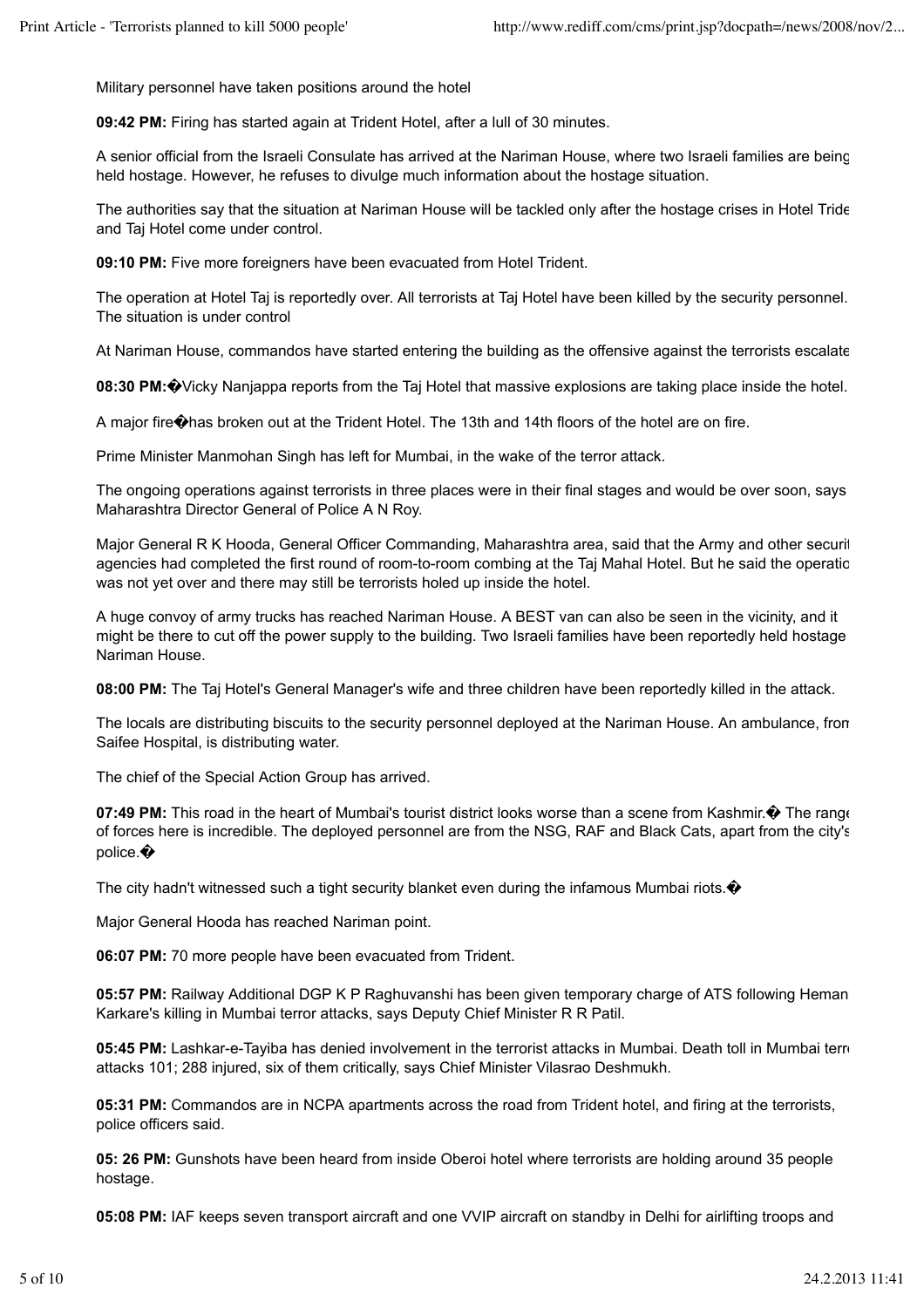leaders at short notice.

**05:05 PM:** Grenade sound could be heard from Nariman House building. The residents of Prem Bhavan, next door, have moved out. Nariman House area wears a deserted look.

**04:55 PM:** About 18 to 20 rounds of gunfire has been reported�from Trident Hotel.

**04:45 PM:** Lot more commandos have arrived outside Nariman House. A team of commandos is scaling the building. Helicopters overhead are providing cover.

**04:25 PM:** Loud explosion has been heard outside Taj Hotel.

**03:54 PM:** Third grenade blast has been reported from the Trident Hotel (Oberoi).

**03:15 PM:** Two grenade blasts have been heard from Trident hotel.

02:54 PM: Grenade blast has been reported from Nariman House in south Mumbai, where six terrorists are hole up. One terrorist had been gunned down earlier.

**02:33 PM:** Navy helicopters are chasing a Vietnamese registered ship, *MV Alpha*, which is believed to have dropped terrorists near Bombay. Navy Chief Admiral Sureesh Mehta is closely monitoring the situation.

02:10 PM: Our correspondent Krishnakumar K reports that the first 4 floors of the six-storeyed Taj Hotel have bee sanitised. Forty bodies have been recovered so far. NSG sources add that four fidayeen (suicide bombers) have been killed in the final assault.

**01:50 PM:** Director General of Police A N Roy says all people trapped inside Taj Hotel have been rescued and the hostage situation is over. $\hat{\mathbf{\Theta}}$ "No negotiations with the terrorists. Either we will kill them or nab them alive," says Ro Meanwhile, an National Security Guard spokesman says 200 more NSG commandos were being rushed to Mumbai.

**01:13 PM:** Trident Hotel (formerly Oberoi), has said that it is under the control of police and security forces, and they are monitoring the situation in wake of the terrorist strike.

**01:23 PM:** Handgrenades lobbed from Oberoi Hotel in south Mumbai where terrorists are holed up.

**12:42 PM:** Police say one terrorist holed up inside Nariman House has been killed. Six more terrorists are suspected to be hiding inside the building.

**12:14 PM:** At least four terrorists are holed up in the Taj Hotel where 40 to 50 quests were still trapped, says Major R K Hooda, General Officer Commanding of Maharashtra, Goa and Gujarat. Two bodies have been brought out of the Taj Hotel and taken away in an ambulance.

**11:25 AM:** Maharashtra Deputy Chief Minister R R Patil has said that there can be 10 to 12 terrorists involved in the terror attack inside Taj Hotel. Five of them have been killed and one of them arrested, he told media persons outside the hotel as security forces prepared to launch an assault to end the terror.

11:09 AM: Latest reports say that the Navy and Army have taken control at Oberoi. Meanwhile,  $\circ$  a child of foreig nationality and an Indian maid have been seen coming out of Nariman House in South Mumbai. OReports also s that US intelligence officials are among the foreigners killed at Taj Hotel.

**10:57 AM:** Fire brigade personnel have started rescuing people from Taj Hotel. Top French Nuclear physicist has also been rescued from the hotel.

**10:40 AM:** Smoke has been seen billowing from the new building of the Taj Hotel -- which stands next to the old building where terrorists are holed up. While NSG operation was on in the old building, fire brigade personnel were trying to douse fire in the new wing.

**10:30 AM:** The number of policemen killed has gone up to 16. Prime Minister Manmohan Singh will address the nation after 7 PM after the Cabinet meeting. The Maharashtra state Cabinet will meet at 2 PM.

**09:30 AM:** Terrorist out in the open! A terrorist holed up inside Nariman House jumps to the adjacent building.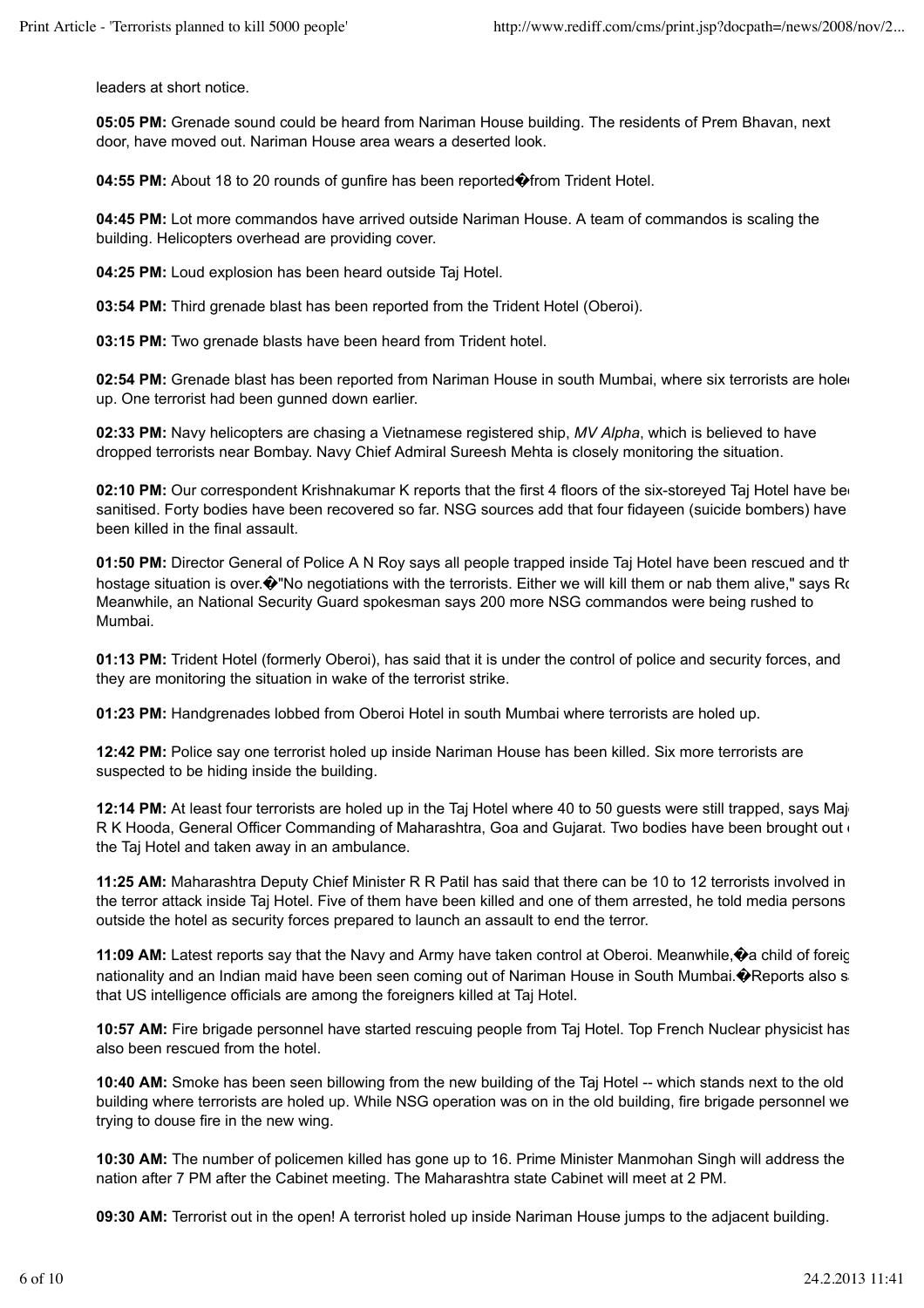Meanwhile, an emergency Cabinet meeting has been called at 1100 hours.

**09:27 AM: IB has arrested a Lashkar-e-Taviba terrorist of Pakistani origin from Mumbai. The e-mail sent after ter** attacks has been traced to Russia. Authorities say the mail was sent by Lashkar operatives. They also believe th the Lashkar terrorists came directly from Karachi to Mumbai.

**09:30 AM:** Firing has been heard near Nariman House in Colaba. Police have cordoned off the area amid reports that terrorists are holed up in the building.

**09:09 AM:** Curfew has been clamped in Colaba after firing intensified in the Taj hotel. Police are using smoke cannisters to disable terrorists' vision. Meanwhile, Hostages are being evacuated from the Taj hotel even as gunbattle rages. A journalist has been injured in the firing. All international flights from Mumbai have been cancelled.

**08:55 AM:** Agencies have reported that terrorists are holed up inside the Cama Hospital. Commandoes have started firing at terrorists.

**08:05 AM:** Fresh firing erupted early on Thursday in Taj hotel as commandos moved in to flush out terrorists holding some foreigners hostage.

Sharp shooters of army, NSG and other security forces moved into Mumbai's landmark hotel. Police believe that the number of holed out terrorists could be three or four.

Another luxury hotel Trident (formerly Oberoi) was under siege with some terrorists holding some foreigners hostage.

**07:50 AM:** More grim news is coming in from Taj Hotel, where several staff members have been feared killed in t terrorist attack.

Over 100 guests are still stuck inside the hotel, where two terrorists are reportedly holed up.

At Nariman House in Colaba, onlookers informed that the police exchanged fire about an hour ago.

The place looked like a riot-hit site, swarming with police officials and military trucks. Most people have been hole up here since an explosion shook the area at 10.30 pm.

The explosion occurred when the terrorists lobbed hand grenades at the local petrol pump. The blast was followe by a gunfight between police forces and the terrorists.

**06:20 AM:** The hostage crisis continued at Taj Hotel in the wee hours of Thursday as Army commandos moved in to flush out the terrorists.

Meanwhile, Maharashtra Chief Minister Vilasrao Deshmukh assured that there was no hostage situation at Cama Hospital in South Mumbai.

An Army commando was reportedly injured in the shoot-out. An explosion was also reported in the lobby of the T **Hotel** 

04:23 AM: Vaihayasi Pande-Daniel reports that the fire that engulfed the old wing of the Tai Mahal Hotel in Mumt has been put out. Though the major conflagration has been contained, flames continue to flicker, occasionally leaping into life, at the corner of the heritage wing.

Police and fire brigade personnel have placed ladders against the side of the building, and are bringing hotel guests out through that means. Some foreigners who had been evacuated were being ferried to a nearby hospital for first aid, while others are being taken by bus to alternate accommodations. Officials here estimate that most o the guests inside the hotel have been evacuated.

Commandos of the Indian navy meanwhile have staked out vantage points covering all exit points, while others c their number prowl around the perimeter of the hotel.

A group of Taj employees stood clustered on the pavement opposite the hotel, staring at the hotel through tear-filled eyes. They had been told to leave, they said  $\bullet$  but clearly, they could not bring themselves to walk away from a hotel that, to them and to most Mumbaikars, is shared heritage than mere hotel.

Elsewhere, an attractive young woman attempted to restore some semblance of order to her silver-zari sari. She was drenched, and still disoriented from her experiences of the night.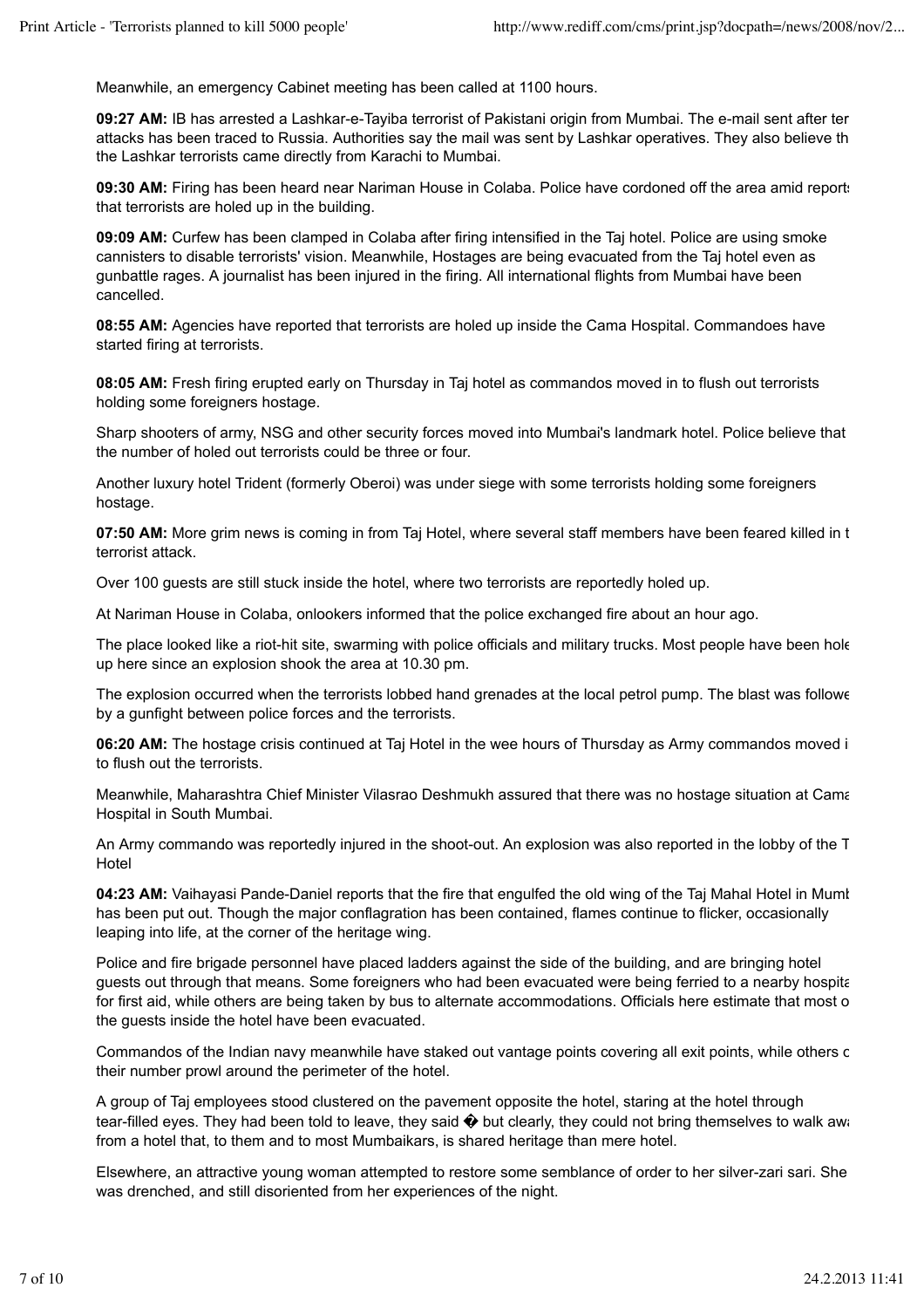"We were partying, and suddenly there was firing all over," the woman, who had just been evacuated by ladder from a window some 30 feet up, recalled. "I'd read about such things in the paper, and routinely turned the page but when it happens to you, when you experience it  $\hat{\mathbf{\Theta}}$ "

**03:57 AM:** Though the firefight at the Oberoi is still far from finished, the takeover of the operation by units of the Indian Army appears to have taken the South Mumbai hotel off the 'critical' list.

Vaihayasi Pande-Daniel reports for Rediff that most of the one dozen fire trucks that had been stationed around the Oberoi have been dispatched to the Taj Mahal Hotel, where a blazing fire threatens to devastate the old wing of the iconic hotel.

Daniel cites police sources as saying the army commandoes are doing a systematic sweep of the hotel, lobbing grenades ahead of them to take out hidden dangers before securing each successive wing of the hotel.

The constant bang of grenades from within the hotel continues to alarm the crowds gathered outside the hotel, and kept at a distance by police. Not all of them have come to gape, however. Vadhavan, a businessman from New Delhi, sits in rumpled attire on the parapet of Marine Drive, trying to stay awake.

He had arrived in Mumbai this evening at the head of a 13-member business delegation. He was in the act of checking into the Oberoi when the firing began. "I think the shooting started at the Oberoi," says Vadhavan. "The ushered us all out through a side entrance and told us to leave. I got separated from the rest of my group; I think they are waiting on the other side of the hotel."

The flushing out operation is far from finished; Vadhavan's wait threatens to extend through what remains of this night.

**3:42 AM:** At the Taj Hotel, where a joint operation involving the Mumbai police, the Central Reserve Police Force and a commando group from the Navy is engaged in flushing out terrorists within the premises, PTI reports that almost all the guests have been brought out to safety at the time of writing this.

The situation continues to remain dangerous, however, with an indeterminate number of terrorists within the hote two of whom are believed to be holding a group of tourists hostage on an upper floor.

Meanwhile, the fire that erupted in the old wing of the historic hotel has spread alarmingly. The fire now burns bright across at least two mid-level floors of the old wing, and thick clouds of black smoke spew from the signature minaret that crowns the hotel's roof.

**03: 06 AM:** A little over four hours since gunshots first erupted at the CST railway terminal, and coordinated terrorist attacks spread to various parts of South Bombay, the situation remains fluid.

At the Taj Mahal Hotel, a contingent of Navy commandos has joined the police and Central Reserve Police Force personnel attempting to enter the hotel and flush out the terrorists. From within the hotel, word is that occasional explosions, and sporadic gunfire, continue at the time of writing this.

At the Oberoi Hotel, the army has taken over the operation and entered the hotel; it is now reportedly engaged in flushing out the terrorists hiding within.

At the Cama Hospital, a specialty medical center for women and children, official sources say terrorists are holed up on the fourth floor and have been firing from that vantage point. Police have surrounded the hospital and are engaging the terrorists in an ongoing gun battle.

**02:50 AM:** Communist Party of India-Marxist leader and Member of Parliament N N Krishnadas, who is staving a the Taj Mahal Hotel, reports that as late as 2:10 AM, explosions could be heard from within the premises.

Krishnadas told CNN that he is holed up in a room, and outside of the noise of explosions and gunfire has no rea idea what is happening within the premises.

Meanwhile, the fire that broke out in one of the hotel's middle floors has been spreading upwards, adding a fresh hazard both to the police and CRPF personnel engaged in the anti-terrorist operation and to the guests within the hotel.

Even as police sources upped the toll in today's terrorist strikes in Mumbai at 80 and counting, police continue to lay siege to the Taj Mahal Hotel, where two terrorists are believed to be holding at least 15 guests hostage on on of the upper floors of the hotel.

The police are at this point in time unsure whether the two hostage takers are the only terrorists within the hotel. Meanwhile, the Indian Army has moved into the Oberoi and the Trident, the two other South Mumbai hotels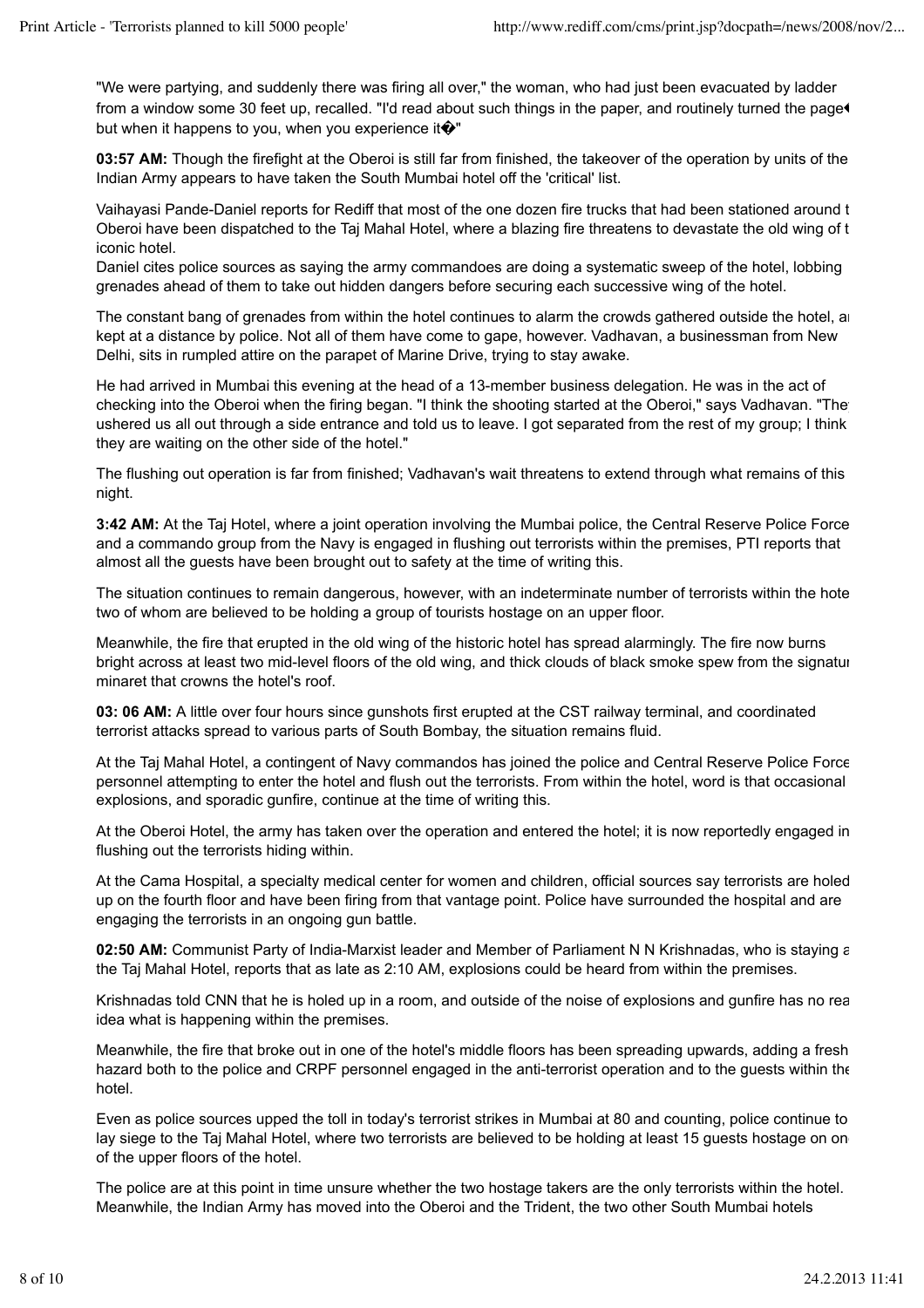targeted in today's terrorist strikes. $\bullet$ 

A�battalion of the Indian army entered the Oberoi and began an operation against the terrorists holed up inside. The army was called in after the police took several casualties, including the deaths of some senior officers.

With the army now in charge of this phase of the operation  $\bullet$  the first time the Indian army is operating in the city since the 1992 riots  $\bullet$  the police has fallen back and is focusing on cordoning off the area.

Vaihayasi Pande-Daniel, reporting for Rediff.com from outside the Oberoi Hotel, reports that with the cordon being drawn tight, people waiting outside are in a state of panic, and desperately searching for information. A group of senior bankers from Hyderabad are among those inside the hotel to attend a conference; their Mumbai-based colleagues are outside, awaiting word of their fate.

**02: 25 AM:** Mumbai's Anti-Terrorist Squad chief Hemant Karkare died of bullet wounds in the ongoing battle against armed terrorists that is raging across several parts of South Mumbai.

Vijay Salaskar, an officer attached to the Mumbai police who has been famed as an 'encounter specialist', was seriously injured in the ongoing gun battle and has been rushed to hospital. In all, seven Mumbai policemen are believed killed thus far.

Meanwhile, Railway Police Chief Ashok Sharma told Rediff.com that at least 40 people were killed inside Mumba nodal Chatrapathi Sivaji Terminus. "The attack started around 9.35 pm," Sharma said. "Two terrorists were inside. We can confirm at least 40 people killed."

It is yet unclear whether the terrorists are still on-site, have left, or been killed. Sharma said there had been no firing from within the terminus for the last two hours. "Despite this, we are not allowing people to go into the static as we are worried that the terrorists might have planted bombs or left live grenades in the station," he said.

Sharma said the official belief is that the two terrorists had sneaked out of the station in the confusion following the original assault.

Sudhir Dalvi, a sub-inspector attached to the Mumbai cell of the Anti-Terrorist Squad, told Sheela Bhatt for Rediff.com that his boss, ATS chief Hemant Karkare, and senior police officers Vijay Salaskar and Additional Commissioner of Police Ashok Kamte, were killed in an incident outside Mumbai's Cama Hospital.

"Our chief Karkare, my senior officer Salaskar and ACP Kamte died while engaging terrorists outside the Cama hospital," a sobbing Dalvi told Rediff.com. "All of a sudden, terrorists threw grenades at Karkare leading to chaos. We are unable to confirm whether they fell to terrorist fire or were killed by the grenades."

Meanwhile, the army has moved into the Trident Hotel, the third five-star hotel in the South Mumbai region that h been targeted in tonight's coordinated terrorist strikes.

**02:10 AM:** It is now believed that 15 people, at least seven of them foreigners, have been taken hostage by two terrorists and are being held on the roof of the Taj Mahal Hotel.

Rakesh Patel, a London-based businessman who managed to escape, told NDTV that the two terrorists, estimat to be in their early 20s, came to a restaurant on the ground floor of the Taj, rounded up the hostages and took the to the 18th floor. Patel, who was one among them, managed at that point to escape.

Patel said the terrorists asked if any of the hostages were carrying American or British passports, and said he go the clear impression that they wanted foreigners.

**01:50 AM:** Krishnakumar reports from the Juhu region that a bomb went off in a taxi that was speeding along the Western Express Highway from Vile Parle towards Andheri, killing two people and injuring two others.

"The taxi exploded and went up in flames as it sped past the traffic island under the flyover at the domestic airpor an eyewitness said on phone. "The vehicle, which was up in flames soon after it crossed the traffic signal, was on the left

side. A bystander and a person in the taxi were killed.

Reports indicate that this was perhaps the night's highest-intensity blast. Krishnakumar reports that the taxi's doc were found a distance of 50 meters or more away, and body parts of the victims had been thrown even further.

**01:43 AM:** At least two suspected terroristswere shot dead minutes earlier at the corner of Mumbai's Chowpatty. Rediff's Vaihayasi Pande-Daniel, who is on the site, reports that the area has been cordoned off and is swarming with police officers; the Skoda is under guard and a cellphone, a jacket, and items of footwear are strewn around